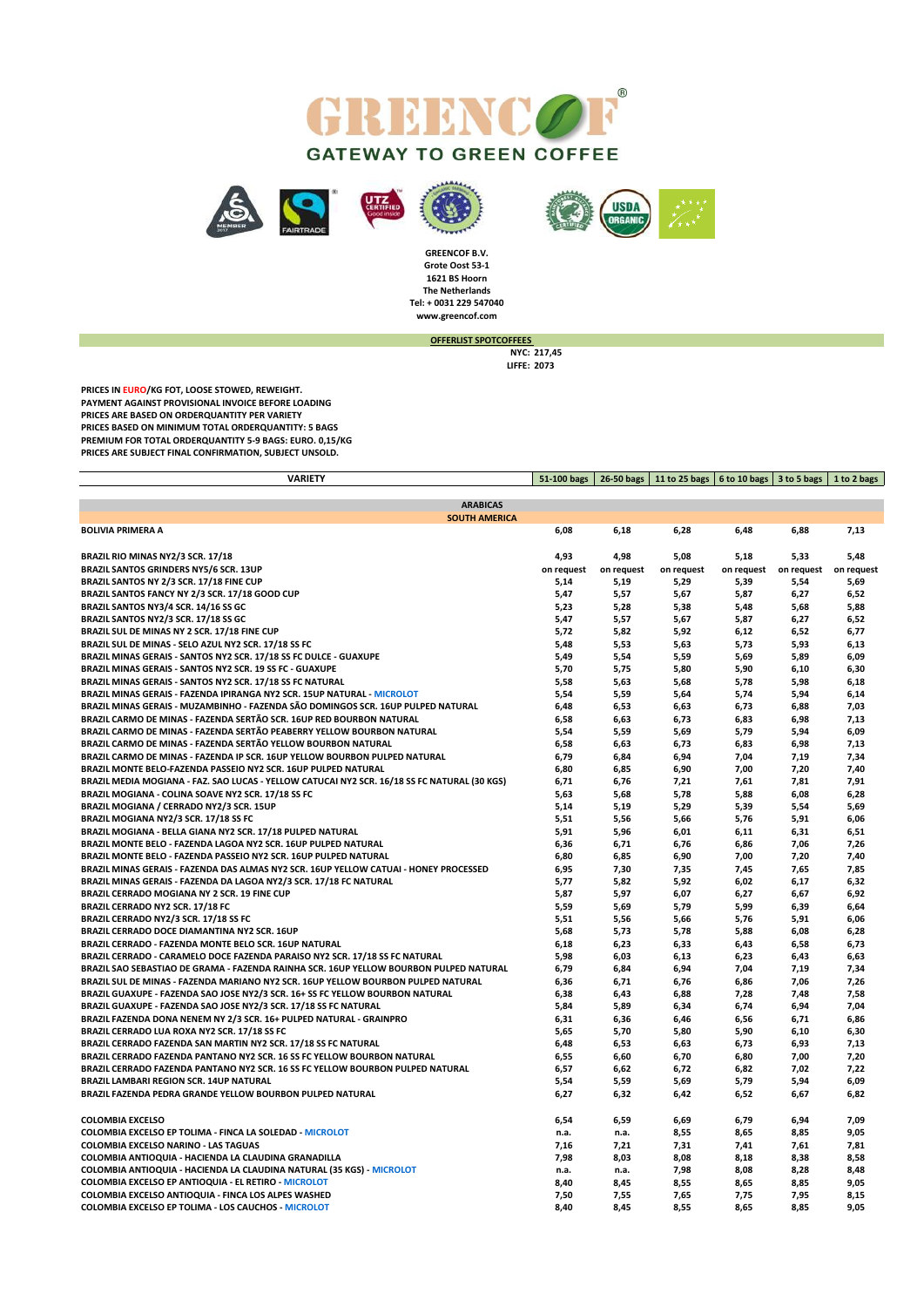| <b>VARIETY</b>                                                                                        | 51-100 bags | 26-50 bags   | 11 to 25 bags | 6 to 10 bags | 3 to 5 bags  | 1 to 2 bags   |
|-------------------------------------------------------------------------------------------------------|-------------|--------------|---------------|--------------|--------------|---------------|
|                                                                                                       |             |              |               |              |              |               |
| COLOMBIA SUPREMO EP CAUCA - POPAYAN                                                                   | 6,78        | 6,83         | 6,93          | 7,03         | 7,23         | 7,43          |
| <b>COLOMBIA SUPREMO EP HUILA LOS ROBLES</b>                                                           | 7,16        | 7,21         | 7,31          | 7,41         | 7,61         | 7,81          |
| COLOMBIA SUPREMO EP SCR. 17 HUILA RAFAEL                                                              | 7,22        | 7,27         | 7,32          | 7,42         | 7,62         | 7,82          |
| COLOMBIA SUPREMO EP ANTIOQUIA - MEDELLIN                                                              | 7,10        | 7,15         | 7,25          | 7,35         | 7,55         | 7,75          |
| COLOMBIA SUPREMO SCR. 17/18 HUILA - DON PABLO                                                         | 7,42        | 7,47         | 7,72          | 8,02         | 8,17         | 8,37          |
| COLOMBIA SUPREMO EP ANTIOQUIA SCR. 17 FINCA LA SECRETA                                                | 7,37        | 7,42         | 7,47          | 7,57         | 7,77         | 7,97          |
|                                                                                                       |             |              |               |              |              |               |
|                                                                                                       |             |              |               |              |              |               |
| PERU GR. 1 NEGRISA                                                                                    | 5,87        | 5,92         | 6,02          | 6,12         | 6,27         | 6,42          |
| PERU SHB+ GR. 1 CAJAMARCA                                                                             | 6,46        | 6,51         | 6,76          | 7,06         | 7,21         | 7,41          |
| PERU SHB EP VILLA RICA / OXAPAMPA - FINCA ROSENHEIM                                                   | 7,06        | 7,11         | 7,16          | 7,26         | 7,46         | 7,66          |
| PERU SHB EP GRADE 1 CAJAMARCA - SOL Y CAFE                                                            | 6,10        | 6,15         | 6,25          | 6,35         | 6,55         | 6,75          |
|                                                                                                       |             |              |               |              |              |               |
| <b>CENTRAL AMERICA/CARIBBEAN</b>                                                                      |             |              |               |              |              |               |
| <b>COSTA RICA SHB EP TARRAZU</b>                                                                      | 7,35        | 7,40         | 7,50          | 7,60         | 7,75         | 7,90          |
| COSTA RICA SHB EP TARRAZU - LA PASTORA                                                                | 7,59        | 7,64         | 7,69          | 7,79         | 7,99         | 8,19          |
| COSTA RICA SHB EP TARRAZU SAN RAFAEL                                                                  | 7,35        | 7,40         | 7,50          | 7,60         | 7,75         | 7,90          |
| COSTA RICA SHB EP TARRAZU - FINCA ARECAS                                                              | 7,78        | 7,83         | 7,88          | 7,98         | 8,18         | 8,38          |
| COSTA RICA SHB EP CENTRAL VALLEY - FLOR DE ITABO                                                      | 7,76        | 7,81         | 7,91          | 8,01         | 8,21         | 8,41          |
| COSTA RICA SHB EP TARRAZU - LAS HERMANAS NATURAL (30 KGS) - MICROLOT                                  | 12,76       | 12,81        | 12,86         | 12,96        | 13,16        | 13,36         |
| COSTA RICA SHB EP TARRAZU - PLACERES DE LLANO - RED HONEY (30 KGS) - MICROLOT                         | 12,76       | 12,81        | 12,86         | 12,96        | 13,16        | 13,36         |
| COSTA RICA SHB EP TARRAZU - ALTO EL VAPOR YELLOW HONEY - 30 KGS - MICROLOT                            | 12,46       | 12,51        | 12,56         | 12,66        | 12,86        | 13,06         |
| COSTA RICA SHB EP TARRAZU - PALMICHAL MICRO-MILL LOS VINDOS RED HONEY - 30 KGS - MICROLOT             | 11,41       | 11,46        | 11,51         | 11,61        | 11,81        | 12,01         |
| COSTA RICA SHB EP PALMICHAL ASERRI HONEY - MICROLOT                                                   | 9,10        | 9,15         | 9,25          | 9,35         | 9,50         | 9,65          |
| COSTA RICA WEST VALLEY - CERRO SAN LUIS - FINCA EL VENADO YELLOW HONEY - MICROLOT                     | 15,30       | 15,35        | 15,80         | 16,20        | 16,40        | 16,50         |
|                                                                                                       |             |              |               |              |              |               |
| CUBA SERRANO LAVADO // ALTURA LAVADO // EXTRA TURQUINO LAVADO                                         | on request  | on request   | on request    | on request   | on request   | on request    |
| <b>CUBA SERRANO SUPERIOR</b>                                                                          | 8,41        | 8,51         | 8,61          | 8,81         | 9,21         | 9,46          |
|                                                                                                       |             |              |               |              |              |               |
| DOMINICAN REPUBLIC BARAHONA PARAISO AA                                                                | 7,85        | 7,90         | 8,00          | 8,10         | 8,25         | 8,40          |
|                                                                                                       |             |              |               |              |              |               |
| <b>GUATEMALA SHB</b>                                                                                  | 6,39        | 6,44         | 6,54          | 6,64         | 6,79         | 6,94          |
| <b>GUATEMALA SHB COBAN</b>                                                                            | 7,27        | 7,32         | 7,37          | 7,47         | 7,67         | 7,87          |
| <b>GUATEMALA SHB EP NEW ORIENTE</b>                                                                   | 6,39        | 6,44         | 6,54          | 6,64         | 6,79         | 6,94          |
| <b>GUATEMALA SHB RAINFOREST COBAN - EL JAGUAR</b>                                                     | 7,27        | 7,32         | 7,37          | 7,47         | 7,67         | 7,87          |
| GUATEMALA SHB EP JALAPA - FINCA EL DURAZNO                                                            | 7,31        | 7,36         | 7,46          | 7,56         | 7,76         | 7,96          |
| <b>GUATEMALA SHB ANTIGUA</b>                                                                          | 7,45        | 7,55         | 7,65          | 7,85         | 8,25         | 8,50          |
| <b>GUATEMALA SHB GENUINE ANTIGUA LOS VOLCANES</b>                                                     | 6,81        | 6,86         | 6,96          | 7,06         | 7,21         | 7,36          |
|                                                                                                       | 7,18        | 7,23         |               |              |              |               |
| <b>GUATEMALA SHB GENUINE ANTIGUA PASTORAL</b><br><b>GUATEMALA SHB EP GENUINE ANTIGUA - CAPUCHINAS</b> | 7,85        |              | 7,28<br>7,95  | 7,43<br>8,05 | on request   | on request    |
| GUATEMALA SHB EP ANTIGUA - FINCA MEDINA NATURAL                                                       | 9,35        | 7,90<br>9,40 | 9,50          | 9,60         | 8,25<br>9,80 | 8,45<br>10,00 |
| GUATEMALA SHB EP ANTIGUA - FINCA MEDINA WASHED                                                        | 7,25        | 7,30         | 7,40          | 7,50         | 7,70         | 7,90          |
| <b>GUATEMALA SHB EP FRAIJANES - LA XUMBRE ESTATE</b>                                                  |             |              |               |              |              |               |
|                                                                                                       | 7,77        | 7,82         | 7,92          | 8,02         | 8,17         | 8,32          |
| GUATEMALA SHB HUEHUETENANGO - FINCA LA VENTANA                                                        | 8,22        | 8,27         | 8,72          | 9,12         | 9,32         | 9,42          |
| <b>GUATEMALA SHB HUEHUETENANGO ATTILA</b>                                                             | 7,02        | 7,12         | 7,22          | 7,42         | 7,82         | 8,07          |
| <b>GUATEMALA SHB HUEHUETENANGO LAS AMAPOLAS</b>                                                       | 7,16        | 7,21         | 7,31          | 7,41         | 7,61         | 7,81          |
| <b>GUATEMALA SHB EP HUEHUETENANGO YELLOW HONEY (30 KGS) - MICROLOT</b>                                | 8,82        | 8,87         | 8,92          | 9,02         | 9,22         | 9,42          |
| <b>GUATEMALA SHB EP HUEHUETENANGO - ASDECAFE</b>                                                      | 6,56        | 6,61         | 6,71          | 6,81         | 6,96         | 7,11          |
| <b>GUATEMALA SHB EP FRAIJANES - EL CERRITO</b>                                                        | 7,37        | 7,42         | 7,52          | 7,62         | 7,77         | 7,92          |
| <b>GUATEMALA SHB HUEHUETENANGO - FINCA CANAQUE NATURAL</b>                                            | 8,49        | 8,54         | 8,99          | 9,39         | 9,59         | 9,69          |
|                                                                                                       |             |              |               |              |              |               |
| <b>HONDURAS HG</b>                                                                                    | on request  | on request   | on request    | on request   | on request   | on request    |
| <b>HONDURAS SHG</b>                                                                                   | 6,06        | 6,11         | 6,21          | 6,31         | 6,46         | 6,61          |
| HONDURAS SHG EP COMAYAGUA - CAFEHSA - 8 DEF.                                                          | 6,33        | 6,38         | 6,63          | 6,93         | 7,08         | 7,28          |
| HONDURAS SHG GUARA VERDE                                                                              | 6,18        | 6,23         | 6,33          | 6,43         | 6,58         | 6,73          |
| HONDURAS SHG EP LEMPIRA - SAN ANDRES                                                                  | 6,06        | 6,11         | 6,21          | 6,31         | 6,46         | 6,61          |
| HONDURAS SHG OCCIDENTE COPAN LAS MERCEDES                                                             | 6,61        | 6,71         | 6,81          | 7,01         | 7,41         | 7,66          |
| HONDURAS SHG EP SIGUATEPEQUE - COHORSIL - LOS GERANIOS                                                | 6,36        | 6,41         | 6,51          | 6,61         | 6,81         | 7,01          |
| HONDURAS HG EP SIGUATEPEQUE - COHORSIL - LOS LIRIOS                                                   | 6,23        | 6,28         | 6,38          | 6,48         | 6,68         | 6,88          |
|                                                                                                       |             |              |               |              |              |               |
| <b>MEXICO SHG EP</b>                                                                                  | 6,14        | 6,19         | 6,29          | 6,39         | 6,54         | 6,69          |
| MEXICO SHG OAXACA - ESMERALDA                                                                         | 6,14        | 6,19         | 6,29          | 6,39         | 6,54         | 6,69          |
| <b>MEXICO SHG CHIAPAS - TOPACIO</b>                                                                   | 6,09        | 6,14         | 6,24          | 6,34         | 6,49         | 6,64          |
| MEXICO SHG CHIAPAS - LAS CHICHARRAS SCHOOL PROJECT                                                    | 7,22        | 7,27         | 7,32          | 7,42         | 7,62         | 7,82          |
|                                                                                                       |             |              |               |              |              |               |
| <b>NICARAGUA SHG</b>                                                                                  | 6,04        | 6,09         | 6,19          | 6,29         | 6,44         | 6,59          |
| NICARAGUA SHG EP NUEVA SEGOVIA - FINCA VILLA NOHEMI NATURAL (30 KGS) - MICROLOT                       | 8,92        | 8,97         | 9,02          | 9,12         | 9,32         | 9,52          |
| NICARAGUA SHG EP JINOTEGA - FINCA SAN RAMON                                                           | 6,56        | 6,61         | 6,66          | 6,76         | 6,96         | 7,16          |
| NICARAGUA SHG EP JINOTEGA - FINCA SAN RAMON - MARAGOGYPE                                              | 11,15       | 11,20        | 11,25         | 11,35        | 11,55        | 11,75         |
| NICARAGUA SHG EP JINOTEGA - LOS PEDERNALES RED CATUAI NATURAL (25 KGS)                                | 8,92        | 8,97         | 9,02          | 9,12         | 9,32         | 9,52          |
| NICARAGUA FANCY SHG EP JINOTEGA - FLORES DEL CAFE (30 KGS)                                            | 6,95        | 7,00         | 7,05          | 7,15         | 7,35         | 7,55          |
| NICARAGUA SHG MARAGOGYPE SUPERIOR                                                                     | on request  | on request   | on request    | on request   | on request   | on request    |
| NICARAGUA SHG EP SCR. 18 ASOCIACION ALDEA GLOBAL                                                      | 6,18        | 6,23         | 6,33          | 6,43         | 6,58         | 6,73          |
| NICARAGUA SHG SCR. 19+                                                                                | 6,63        | 6,73         | 6,83          | 7,03         | 7,43         | 7,68          |
| NICARAGUA SHG EP NUEVA SEGOVIA - LAS MIMOSAS                                                          | 6,36        | 6,41         | 6,51          | 6,61         | 6,81         | 7,01          |
| NICARAGUA SHG EP NUEVA SEGOVIA PREMIUM                                                                | 6,50        | 6,55         | 6,60          | 6,70         | 6,90         | 7,10          |
|                                                                                                       |             |              |               |              |              |               |
| <b>EL SALVADOR SHG</b>                                                                                | 5,98        | 6,03         | 6,13          | 6,23         | 6,38         | 6,53          |
| EL SALVADOR SHG EP SANTA ANA - FINCA LA REFORMA NATURAL (35 KGS) - MICROLOT                           | 8,82        | 8,87         | 8,92          | 9,02         | 9,22         | 9,42          |
| EL SALVADOR SHG EP SANTA ANA - SAN ANTONIO                                                            | 6,64        | 6,69         | 6,74          | 6,84         | 7,04         | 7,24          |
| EL SALVADOR SHG EP SANTA ANA - FINCA EL CERRO - PROJECT CAFE Y SALUD                                  | 6,74        | 6,79         | 6,84          | 6,94         | 7,14         | 7,34          |
| EL SALVADOR SHG EP SANTA ANA - FINCA EL LIMO - PACAMARA (35 KGS) - MICROLOT                           | 8,92        | 8,97         | 9,02          | 9,12         | 9,32         | 9,52          |
| EL SALVADOR SHG EP APANECA - FINCA LA JOYA                                                            | 6,04        | 6,09         | 6,19          | 6,29         | 6,44         | 6,59          |
|                                                                                                       |             |              |               |              |              |               |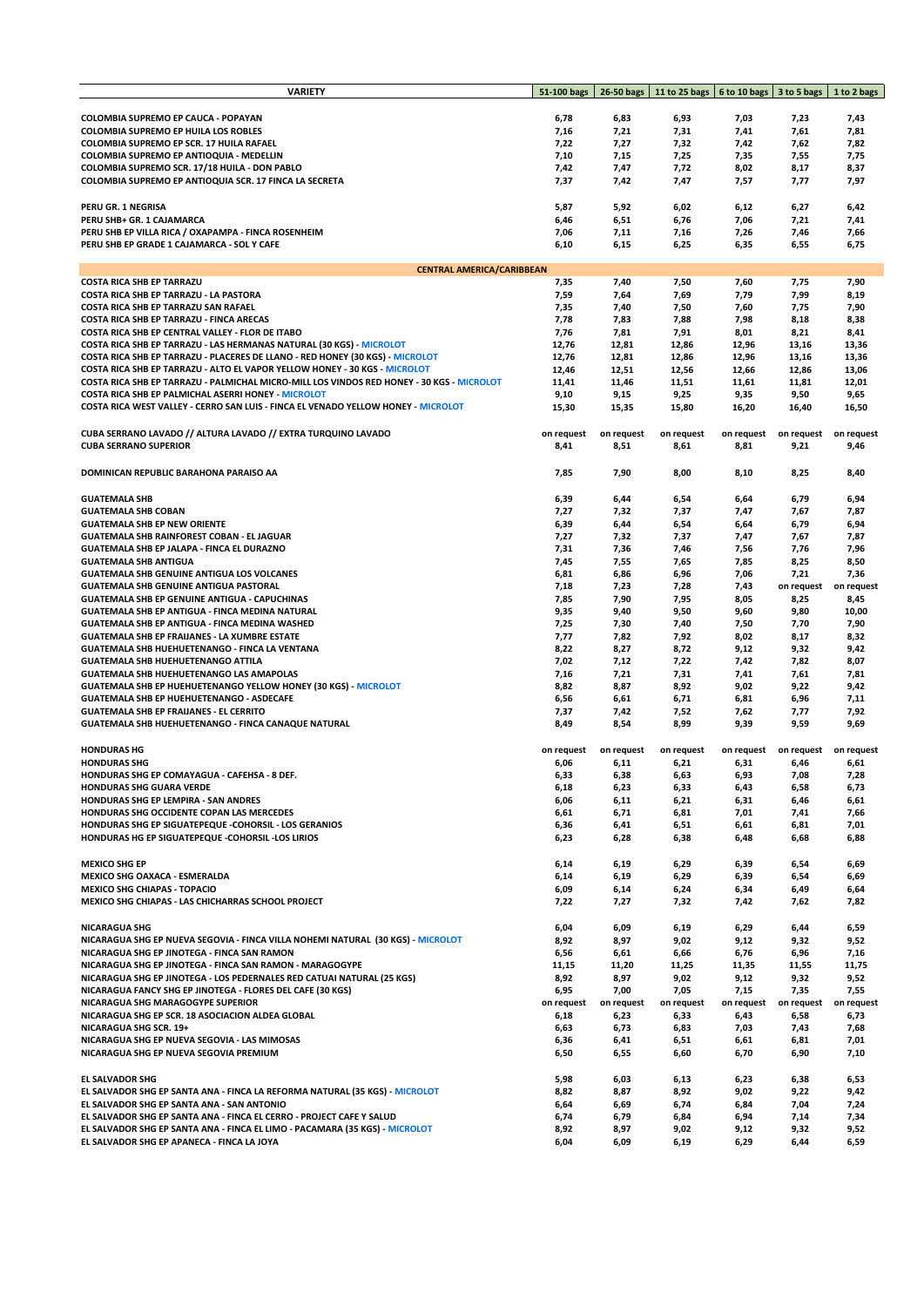| <b>VARIETY</b>                                                                         | 51-100 bags         | 26-50 bags          | 11 to 25 bags   6 to 10 bags   3 to 5 bags   1 to 2 bags |                     |                     |                     |
|----------------------------------------------------------------------------------------|---------------------|---------------------|----------------------------------------------------------|---------------------|---------------------|---------------------|
|                                                                                        |                     |                     |                                                          |                     |                     |                     |
| <b>ASIA/AFRICA/OCEANIA</b>                                                             |                     |                     |                                                          |                     |                     |                     |
| BURUNDI MUYINGA - MASASU - RED BOURBON WASHED                                          | 7,67                | 8,02                | 8,07                                                     | 8,17                | 8,37                | 8,57                |
| BURUNDI MUYINGA - KARIRA - RED BOURBON WASHED                                          | 7,47                | 7,82                | 7,87                                                     | 7,97                | 8,17                | 8,37                |
| BURUNDI MUYINGA - KIRYAMA - RED BOURBON WASHED                                         | 7,47                | 7,82                | 7,87                                                     | 7,97                | 8,17                | 8,37                |
| BURUNDI MUYINGA - MUYINGA - RED BOURBON NATURAL                                        | 8,89                | 9,24                | 9,29                                                     | 9,39                | 9,59                | 9,79                |
| BURUNDI MUYINGA - KIRYAMA - RED BOURBON NATURAL                                        | 8,89                | 9,24                | 9,29                                                     | 9,39                | 9,59                | 9,79                |
| BURUNDI MUYINGA - KARAMBO - RED BOURBON NATURAL                                        | 8,89                | 9,24                | 9,29                                                     | 9,39                | 9,59                | 9,79                |
|                                                                                        |                     |                     |                                                          |                     |                     |                     |
| <b>D.R. CONGO KIVU 3 GUILLAME</b>                                                      | 6,78                | 6,83                | 6,93                                                     | 7,03                | 7,23                | 7,43                |
| D.R. CONGO KIVU 3 ZIWA                                                                 | 6,42                | 6,47                | 6,57                                                     | 6,67                | 6,87                | 7,07                |
| <b>D.R. CONGO RUTSHURU</b>                                                             | 6,86                | 6,91                | 7,01                                                     | 7,11                | 7,26                | 7,41                |
|                                                                                        |                     |                     |                                                          |                     |                     |                     |
| ETHIOPIA DJIMMAH 5<br>ETHIOPIA LIMU GR. 2                                              | 4,41<br>6,50        | 4,46<br>6,55        | 4,56<br>6,60                                             | 4,66<br>6,75        | 4,81<br>on request  | 4,96<br>on request  |
| ETHIOPIA KEFA GR. 2                                                                    | 8,93                | 8,98                | 9,08                                                     | 9,18                | 9,33                | 9,48                |
| ETHIOPIA SIDAMO GR.2 WASHED                                                            | 7,12                | 7,17                | 7,27                                                     | 7,37                | 7,52                | 7,67                |
| ETHIOPIA SIDAMO GR. 2 WASHED SEIFES                                                    | 7,08                | 7,13                | 7,18                                                     | 7,28                | 7,48                | 7,68                |
| ETHIOPIA SIDAMO GR. 2 WASHED WARU                                                      | 7,12                | 7,17                | 7,22                                                     | 7,32                | 7,52                | 7,72                |
| ETHIOPIA SIDAMO GRADE 4 NATURAL                                                        | 4,80                | 4,90                | 5,00                                                     | 5,20                | 5,60                | 5,85                |
| ETHIOPIA YIRGACHEFFE GR. 2 KONGA WASHED                                                | 9,32                | 9,42                | 9,52                                                     | 9,72                | 10,12               | 10,37               |
| ETHIOPIA YIRGACHEFFE GR. 1 SUKE AFURSA W.S. NATURAL                                    | 8,82                | 8,87                | 9,32                                                     | 9,72                | 9,92                | 10,02               |
| ETHIOPIA GUJI GR. 1 SHAKISO W.S. NATURAL                                               | 8,67                | 8,72                | 9,17                                                     | 9,57                | 9,77                | 9,87                |
| ETHIOPIA GUJI ANASORA GR. 1 NATURAL (30 KGS)                                           | 9,57                | 9,62                | 9,67                                                     | 9,77                | 9,97                | 10,17               |
| ETHIOPIA GUJI KERCHA GR. 1 NATURAL (30 KGS)                                            | 9,57                | 9,62                | 9,67                                                     | 9,77                | 9,97                | 10,17               |
| ETHIOPIA KAFFA GR. 1 AMECHA ESTATE WASHED                                              | 7,76                | 7,81                | 7,91                                                     | 8,01                | 8,21                | 8,41                |
| <b>ETHIOPIA ZEGE GR.3</b>                                                              | 7,12                | 7,17                | 7,27                                                     | 7,37                | 7,52                | 7,67                |
| ETHIOPIA LEKEMPTI GR. 4 NATURAL                                                        | 5,79                | 5,89                | 5,99                                                     | 6,19                | 6,59                | 6,84                |
|                                                                                        |                     |                     |                                                          |                     |                     |                     |
| INDIA MONSOONED MALABAR AA                                                             | 6,85                | 6,95                | 7,05                                                     | 7,25                | 7,65                | 7,90                |
| INDIA MONSOONED MALABAR AA ASPINWALL                                                   | 7,08                | 7,13                | 7,18                                                     | 7,28                | 7,48                | 7,68                |
| INDIA MONSOONED MALABAR AA ROYAL                                                       | 6,93                | 6,98                | 7,03                                                     | 7,13                | 7,33                | 7,53                |
| INDIA MONSOONED MALABAR AAA ASPINWALL                                                  | 7,03                | 7,08                | 7,18                                                     | 7,28                | 7,48                | 7,68                |
| INDIA MONSOONED MALABAR A - BASANALLY                                                  | 6,64                | 6,69                | 6,74                                                     | 6,89                | on request          | on request          |
| <b>INDIA PLANTATION AA</b>                                                             | 6,16                | 6,21                | 6,31                                                     | 6,41                | 6,56                | 6,71                |
| INDIA PLANTATION AA CHIKMAGALUR - SUNHERI                                              | 6,56                | 6,61                | 6,86                                                     | 7,16                | 7,31                | 7,51                |
| <b>INDIA PLANTATION A</b>                                                              | on request          | on request          | on request                                               | on request          | on request          | on request          |
| INDIA MYSORE NUGGETS EXTRA BOLD                                                        | 6,61                | 6,66                | 6,76                                                     | 6,86                | 7,06                | 7,26                |
| INDONESIA WASHED JAVA A/WP-1X BLAWAN ESTATE                                            | 8,09                | 8,14                | 8,19                                                     | 8,29                | 8,49                | 8,69                |
| INDONESIA WASHED JAVA A/WP-1X JAMPIT ESTATE                                            | 8,09                | 8,14                | 8,19                                                     | 8,29                | 8,49                | 8,69                |
| INDONESIA JAVA PREANGER GR. 1 TP                                                       | 7,77                | 7,82                | 7,87                                                     | 8,02                | on request          | on request          |
| <b>INDONESIA JAVA PANCOER</b>                                                          | 8,27                | 8,32                | 8,37                                                     | 8,52                | on request          | on request          |
| INDONESIA BALI GRADE 1 BATUR ESTATE WASHED                                             | 7,41                | 7,46                | 7,56                                                     | 7,66                | 7,81                | 7,96                |
| INDONESIA BALI GRADE 1 KINTAMANI DAUSA WASHED                                          | 8,47                | 8,52                | 8,57                                                     | 8,72                | on request          | on request          |
| <b>INDONESIA BALI GR. 1 CATUR / ULIAN HONEY</b>                                        | 8,58                | 8,63                | 8,68                                                     | 8,83                | on request          | on request          |
| INDONESIA SULAWESI KALOSSI GR. 1                                                       | on request          | on request          | on request                                               | on request          | on request          | on request          |
| INDONESIA SULAWESI KALOSSI GR. 1 JAVA MAKASSAR                                         | 8,49                | 8,59                | 8,69                                                     | 8,89                | 9,29                | 9,54                |
| <b>INDONESIA SEMI-WASHED SUMATRA LINTONG RAJA BATAK</b>                                | 7,54                | 7,64                | 7,74                                                     | 7,84                | 8,04                | 8,24                |
| INDONESIA SEMI-WASHED SUMATRA LINTONG RAJA BATAK - HONEY PR. - MICROLOT                | n.a.                | n.a.                | n.a.                                                     | n.a.                | n.a.                | n.a.                |
| INDONESIA SEMI-WASHED SUMATRA MANDHELING RAJA GAYO                                     | 7,54                | 7,64                | 7,74                                                     | 7,89                | 8,04                | 8,24                |
| INDONESIA SEMI-WASHED SUMATRA MANDHELING GR. 2/3                                       | 6,54                | 6,64                | 6,74                                                     | 6,89                | 7,04                | 7,24                |
| INDONESIA SUMATRA KERINCI ESTATE GR. 1                                                 | 7,77                | 7,82                | 7,87                                                     | 8,02                | on request          | on request          |
| INDONESIA SUMATRA GR. 1 DP AGED MANDHELING                                             | on request          | on request          | on request                                               | on request          | on request          | on request          |
|                                                                                        |                     |                     |                                                          |                     |                     |                     |
| KENYA AA MOUNT KENYA SELECTION                                                         | 9,31                | 9,36                | 9,46                                                     | 9,56                | 9,71                | 9,86                |
| <b>KENYA AA FAQ</b>                                                                    | on request          | on request          | on request                                               | on request          | on request          | on request          |
| <b>KENYA AB FAQ</b><br>KENYA AA TOP MOUNT KENYA - MASAI                                | on request<br>11,02 | on request<br>11,07 | on request<br>11,12                                      | on request<br>11,22 | on request<br>11,42 | on request<br>11,62 |
| KENYA AA PLUS NYERI - KIJANI KIBOKO                                                    | 10,03               | 10,08               | 10,18                                                    | 10,28               | 10,48               | 10,68               |
| KENYA AB PLUS NYERI RUKA CHUI                                                          | 9,16                | 9,21                | 9,31                                                     | 9,41                | 9,61                | 9,81                |
| <b>KENYA AB TOP MOUNT KENYA - MERU</b>                                                 | 10,38               | 10,43               | 10,48                                                    | 10,58               | 10,78               | 10,98               |
| KENYA AA TOP EMBU - GICHERORI (30 KGS) - MICROLOT                                      | 10,91               | 10,96               | 11,06                                                    | 11,16               | 11,36               | 11,56               |
| KENYA AA TOP EMBU - GICHERORI (60 KGS) - MICROLOT                                      | 10,91               | 10,96               | 11,06                                                    | 11,16               | 11,36               | 11,56               |
| KENYA PEABERRY PLUS MOUNT KENYA - MUKIMA                                               | 10,38               | 10,43               | 10,48                                                    | 10,58               | 10,78               | 10,98               |
| KENYA AA TOP MURANGA - GAKUI                                                           | 10,75               | 10,80               | 10,90                                                    | 11,00               | 11,20               | 11,40               |
| KENYA AA TOP THIRIKWA GAKUYU-INI - MICROLOT                                            | 13,16               | 13,21               | 13,31                                                    | 13,41               | 13,56               | 13,71               |
| KENYA AA TOP KABARE KONYU                                                              | 13,16               | 13,21               | 13,31                                                    | 13,41               | 13,56               | 13,71               |
| KENYA AA TOP - MOUNT KENYA - GAKUNDY WASHING STATION                                   | 11,52               | 11,57               | 11,62                                                    | 11,72               | 11,92               | 12,12               |
| KENYA AA TOP - MOUNT KENYA - KIAMBARA WASHING STATION                                  | 11,52               | 11,57               | 11,62                                                    | 11,72               | 11,92               | 12,12               |
| KENYA AA TOP - MOUNT KENYA - KIRI WASHING STATION                                      | 11,52               | 11,57               | 11,62                                                    | 11,72               | 11,92               | 12,12               |
| <b>KENYA AA TOP BARAGWI GUAMA - MICROLOT</b>                                           | 13,16               | 13,21               | 13,31                                                    | 13,41               | 13,56               | 13,71               |
| KENYA AA TOP EMBU - KAMVIU (30 KGS) - MICROLOT                                         | 10,83               | 10,88               | 10,98                                                    | 11,08               | 11,28               | 11,48               |
| KENYA AB TOP EMBU - KAMVIU (30 KGS) - MICROLOT                                         | 10,83               | 10,88               | 10,98                                                    | 11,08               | 11,28               | 11,48               |
| KENYA AA TOP EMBU - KJANJUKI (30 KGS) - MICROLOT                                       | 10,83               | 10,88               | 10,98                                                    | 11,08               | 11,28               | 11,48               |
| MALAWI PAMWAMBA ESTATE AA+                                                             | 7,43                | 7,48                | 7,58                                                     | 7,68                | 7,83                | 7,98                |
|                                                                                        |                     |                     |                                                          |                     |                     |                     |
| PAPUA NEW GUINEA KENTA SCR. 16UP                                                       | 8,18                | 8,23                | 8,33                                                     | 8,43                | 8,58                | 8,73                |
| PAPUA NEW GUINEA KUANG SCR. 16UP                                                       | 8,18                | 8,23                | 8,33                                                     | 8,43                | 8,58                | 8,73                |
|                                                                                        |                     |                     |                                                          |                     |                     |                     |
| RWANDA NYAMASHEKE - KILIMBI HONEY PROCESSED - RED BOURBON (30 KGS) - MICROLOT          | 9,65                | 9,70                | 9,75                                                     | 9,85                | 10,05               | 10,25               |
| RWANDA NYAMASHEKE - GISHEKE NATURAL - RED BOURBON (30 KGS) - MICROLOT                  | 9,85                | 9,90                | 9,95                                                     | 10,05               | 10,25               | 10,45               |
| RWANDA NYAMESHEKE - RUGALI NATURAL - RED BOURBON (30 KGS) - MICROLOT                   | 9,85                | 9,90                | 9,95                                                     | 10,05               | 10,25               | 10,45               |
| RWANDA NGOMA DISTRICT - FULLY WASHED SAKE WOMENS WASHING STATION                       | 7,31                | 7,36                | 7,46                                                     | 7,56                | 7,71                | 7,86                |
| RWANDA A SCR. 15+ HUYE - SIMBI SHANGA WASHING STATION - BOURBON - HONEY PR. - MICROLOT | n.a.                | 8,62                | 8,72                                                     | 8,82                | 9,02                | 9,22                |
| <b>RWANDA FW INTORE AB+</b>                                                            | 6,79                | 6,84                | 6,94                                                     | 7,04                | 7,19                | 7,34                |
| RWANDA FW A SCR. 15+ MUTETELI                                                          | 7,43                | 7,48                | 7,58                                                     | 7,68                | 7,88                | 8,08                |
| RWANDA FW A SCR. 15+ MUTETELI BOURBON                                                  | 7,54                | 7,59                | 7,69                                                     | 7,79                | 7,99                | 8,19                |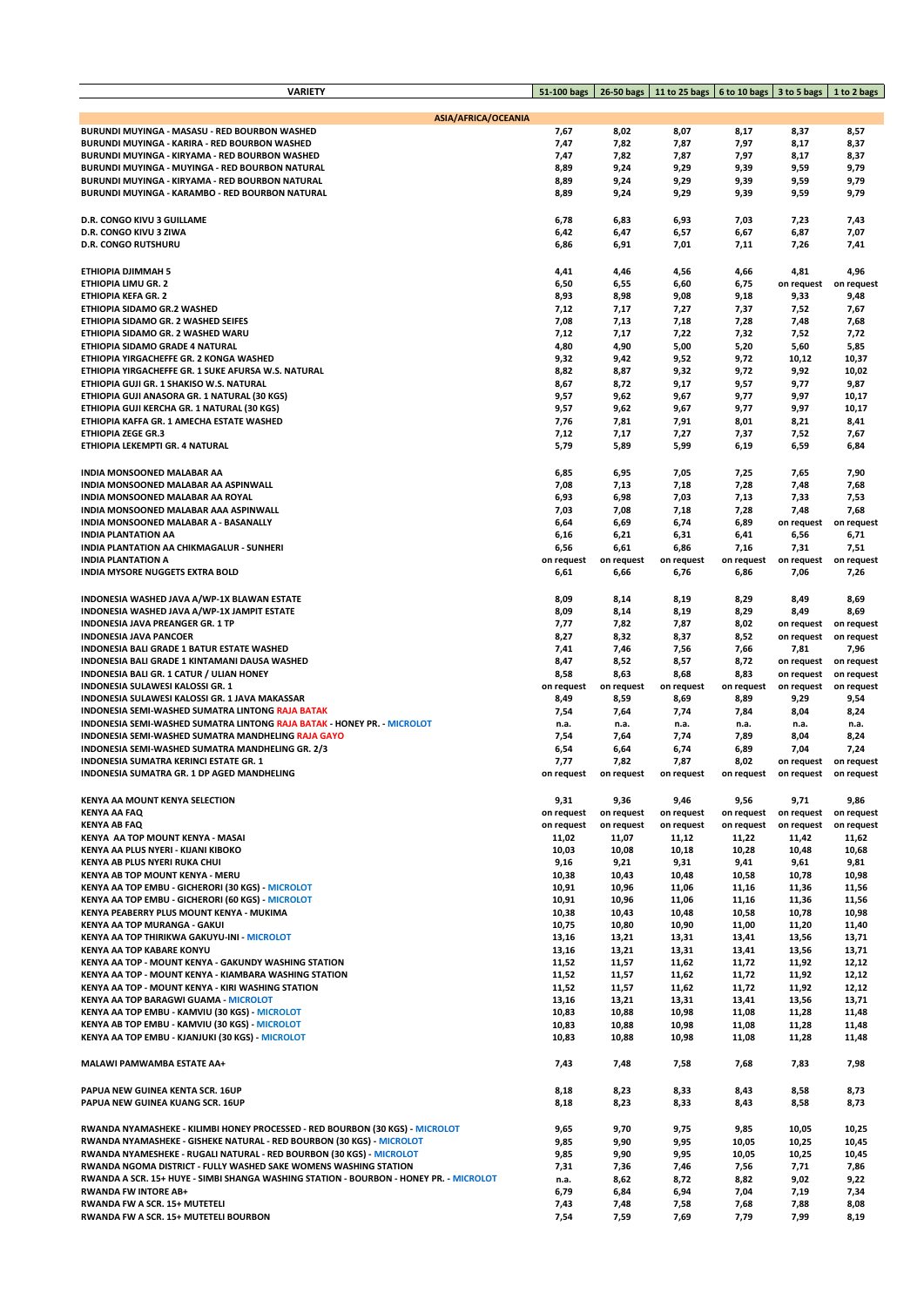| <b>VARIETY</b>                                                                           |              | 51-100 bags   26-50 bags   11 to 25 bags   6 to 10 bags   3 to 5 bags   1 to 2 bags |            |            |                |            |
|------------------------------------------------------------------------------------------|--------------|-------------------------------------------------------------------------------------|------------|------------|----------------|------------|
|                                                                                          |              |                                                                                     |            |            |                |            |
|                                                                                          |              |                                                                                     |            |            |                |            |
| TANZANIA AA FAQ // AA FAQ NORTH                                                          | on request   | on request                                                                          | on request | on request | on request     | on request |
| TANZANIA AA+ GOMBE - JANE GOODALL PROJECT WASHED                                         | 7,60         | 7,65                                                                                | 7,75       | 7,85       | 8,05           | 8,25       |
| TANZANIA AA SOUTH - NYOTA KUSINI WASHED                                                  | 6,88         | 6,93                                                                                | 7,03       | 7,13       | 7,33           | 7,53       |
| TANZANIA AA LUNJI ESTATE                                                                 | 6,81         | 6,86                                                                                | 6,96       | 7,06       | 7,21           | 7,36       |
| TANZANIA PEABERRY LUNJI ESTATE                                                           | 6,65         | 6,70                                                                                | 6,80       | 6,90       | 7,05           | 7,20       |
| <b>TANZANIA AA CPU TOP</b>                                                               | 6,44         | 6,49                                                                                | 6,59       | 6,69       | 6,84           | 6,99       |
| TANZANIA AB BURKA ESTATE                                                                 | 7,37         | 7,42                                                                                | 7,47       | 7,57       | 7,77           | 7,97       |
| TANZANIA AA MWANKUMBI                                                                    | 6,81         | 6,86                                                                                | 6,96       | 7,06       | 7,21           | 7,36       |
| TANZANIA PEABERRY MWANKUMBI                                                              | 6,65         | 6,70                                                                                | 6,80       | 6,90       | 7,05           | 7,20       |
| TANZANIA AB MWANKUMBI                                                                    | 6,65         |                                                                                     |            |            |                |            |
| TANZANIA AB NGILA ESTATE                                                                 |              | 6,70                                                                                | 6,80       | 6,90       | 7,05           | 7,20       |
|                                                                                          | 7,21<br>7,02 | 7,26                                                                                | 7,36       | 7,46       | 7,61           | 7,76       |
| TANZANIA LUDEWA AMCOS SCR. 15UP                                                          |              | 7,07                                                                                | 7,17       | 7,27       | 7,42           | 7,57       |
| UGANDA BUGISHU AA                                                                        | 5,85         | 5,90                                                                                | 6,00       | 6,10       | 6,30           | 6,50       |
| ZAMBIA AA+/AB+ KACHIPAPA FARM                                                            | 7,34         | 7,39                                                                                | 7,49       | 7,59       | 7,74           | 7,89       |
| <b>SPECIALTIES</b>                                                                       |              |                                                                                     |            |            |                |            |
| <b>AUSTRALIA SKYBURY PLANTATION YELLOW CATUAI (20 KGS)</b>                               | 29,69        | 29,74                                                                               | 29,94      | 30,04      | 30,19          | 30,44      |
| <b>AUSTRALIA SKYBURY PLANTATION RED BOURBON (20 KGS)</b>                                 | 29,69        | 29,74                                                                               | 29,94      | 30,04      | 30,19          | 30,44      |
| COLOMBIA VALLE DE CAUCA - POTOSI PINK BOURBON NATURAL ANAEROBIC (10 KG) - MICROLOT       | n.a.         | n.a.                                                                                | n.a.       | 64,48      | 65,48          | 66,48      |
| COLOMBIA HUILA - FINCA EL DEVISO GEISHA NATURAL ANAEROBIC (35 KG) - MICROLOT             | n.a.         | n.a.                                                                                | n.a.       | 24,39      | 24,64          | 24,84      |
| COLOMBIA HUILA - FINCA LA SECRETA NATURAL ANAEROBIC (35 KG) - MICROLOT                   | 11,50        | 11,55                                                                               | 11,65      | 11,75      | 12,00          | 12,20      |
| COLOMBIA HUILA - FINCA EL RUBI HONEY PROCESSED (35 KG) - MICROLOT                        | n.a.         | 11,77                                                                               | 11,82      | 11,87      | 11,97          | 12,17      |
| COLOMBIA HUILA - FINCA EL RUBI PAPAYO NATURAL (35 KG) - MICROLOT                         | n.a.         | n.a.                                                                                | 14,50      | 14,60      | 14,85          | 15,05      |
| COLOMBIA CAUCA - FINCA EL PARAISO WASHED - (35 KGS) - MICROLOT                           | n.a.         | 23,75                                                                               | 23,95      | 24,05      | 24,20          | 24,45      |
| COLOMBIA HUILA - FINCA EL DIVISO YELLOW BOURBON (35 KG) - MICROLOT                       | 10,21        | 10,26                                                                               | 10,31      | 10,41      | 10,61          | 10,81      |
| COLOMBIA ANTIOQUIA - FINCA LA COLOMBIA HONEY PROCESSED 140 HRS (35 KGS) - MICROLOT       | 9,69         | 9,74                                                                                | 9,79       | 9,89       | 10,09          | 10,29      |
| COLOMBIA HUILA - FINCA EL MESON - PINK BOURBON WASHED (35 KGS) - MICROLOT                | 10,00        | 10,05                                                                               | 10,10      | 10,20      | 10,40          | 10,60      |
| COLOMBIA HUILA - FINCA EL DIVISO SIDRA - NATURAL ANAEROBIC (35 KG) - MICROLOT            | n.a.         | n.a.                                                                                | n.a.       | n.a.       | 18,39          | 18,59      |
| COLOMBIA ANTIOQUIA - FINCA LA COLOMBIA - GEISHA - HONEY 96 HOURS (35 KG) - MICROLOT      | n.a.         | n.a.                                                                                | 23,24      | 23,34      | 23,59          | 23,79      |
| COLOMBIA HUILA - VILLA TERESA - GEISHA - NATURAL ANAEROBIC (35 KG) - MICROLOT            | n.a.         | n.a.                                                                                | 22,21      | 22,31      | 22,56          | 22,76      |
| COSTA RICA SHB EP TARRAZU - CAFE DIRECTO CASA DE PIEDRO NATURAL - 30 KGS - MICROLOT      | n.a.         | 11,46                                                                               | 11,51      | 11,61      | 11,81          | 12,01      |
| ECUADOR GALAPAGOS - SAN CRISTOBAL SCR. 16UP (50 KGS) ORGANIC                             | 19,72        | 19,97                                                                               | 20,27      | 20,57      | 20,92          | 21,27      |
| GUATEMALA SHB EP SAN MARCOS - FINCA NUEVA GRANADA GEISHA HONEY (30 KGS) - MICROLOT       | 19,21        |                                                                                     |            | 19,41      | 19,61          | 19,81      |
| GUATEMALA SHB HUEHUETENANGO - FINCA EL SOCORRO - RED BOURBON NATURAL (35 KGS) - MICROLOT | 11,64        | 19,26                                                                               | 19,31      | 12,54      |                |            |
|                                                                                          |              | 11,69                                                                               | 12,14      | 91,74      | 12,74<br>92,89 | 12,84      |
| HAWAII KONA PRIME WASHED (3 KGS) - MICROLOT                                              | n.a.         | n.a.                                                                                | n.a.       |            |                | 94,04      |
| HAWAII ALOHA FARMS - PRIME WASHED (23 KGS) - MICROLOT                                    | n.a.         | n.a.                                                                                | n.a.       | 81,11      | 81,76          | 82,16      |
| <b>INDONESIA SUMATRA LINTONG RAJA BATAK - HONEY PR. - MICROLOT</b>                       | n.a.         | n.a.                                                                                | n.a.       | n.a.       | n.a.           | n.a.       |
| <b>INDONESIA SUMATRA LINTONG RAJA BATAK - HONEY PR. - MICROLOT ORGANIC</b>               | n.a.         | n.a.                                                                                | n.a.       | n.a.       | n.a.           | n.a.       |
| <b>INDONESIA KOPI LUWAK 1 KGS</b>                                                        | 122,98       | 123,28                                                                              | 123,38     | 123,68     | 124,18         | 124,53     |
| <b>INDONESIA KOPI LUWAK 2,5 KGS</b>                                                      | n.a.         | n.a.                                                                                | n.a.       | on request | on request     | on request |
| JAMAICA BLUE MOUNTAIN GR. 1 AMBER ESTATE (30 KGS)                                        | 68,16        | 68,76                                                                               | 69,36      | 69,96      | 70,36          | 70,76      |
| JAMAICA BLUE MOUNTAIN GRADE 1 WALLENFORD ESTATE (15 KGS)                                 | 74,68        | 74,93                                                                               | 75,23      | 75,53      | 75,88          | 76,23      |
| <b>NEPAL MOUNT EVEREST SUPREME (50 KGS)</b>                                              | 17,52        | 17,77                                                                               | 18,07      | 18,37      | 18,52          | 18,87      |
| PANAMA SHB EP BOQUETE - FINCA LA CAMISETA RAINBOW NATURAL - MICROLOT (15 KGS)            | 27,13        | 27,43                                                                               | 27,73      | 28,03      | 28,33          | 28,53      |
| <b>PANAMA SHB EP BOQUETE - FINCA LA CAMISETA NATURAL - MICROLOT (15 KGS)</b>             | 19,11        | 19,16                                                                               | 19,21      | 19,86      | 20,16          | 20,46      |
| EL SALVADOR APANECA - FINCA EL CERRO GEISHA NATURAL (30 KGS) - MICROLOT                  | 34,41        | 34,46                                                                               | 34,51      | 34,61      | 34,81          | 35,01      |
| YEMEN MOCCA KHULANI GRADE A+ (25 kgs)                                                    | 21,05        | 21,35                                                                               | 21,70      | 22,05      | 22,45          | 23,10      |
| YEMEN MOCCA HARAZI GRADE A+ (25 kgs)                                                     | 21,05        | 21,35                                                                               | 21,70      | 22,05      | 22,45          | 23,10      |
| YEMEN MOCCA HAWARI GRADE A+ (25 kgs)                                                     | 21,05        | 21,35                                                                               | 21,70      | 22,05      | 22,45          | 23,10      |
| YEMEN MOCCA PEABERRY GRADE A+ (25 kgs)                                                   | 21,05        | 21,35                                                                               | 21,70      | 22,05      | 22,45          | 23,10      |
| YEMEN MOCCA SANANI GRADE A+ (25 kgs)                                                     | 21,05        | 21.35                                                                               | 21.70      | 22.05      | 22.45          | 23.10      |
| <b>CERTIFIED ARABICA COFFEES</b>                                                         |              |                                                                                     |            |            |                |            |
| <b>ARABICA ORGANIC</b>                                                                   |              |                                                                                     |            |            |                |            |
| BRAZIL SANTOS NY3/4 SCR. 14/16 FC ORGANIC                                                | on request   | on request                                                                          | on request | on request | on request     | on request |
| BRAZIL SANTOS FAZENDAS KLEM NY4/5 SCR. 15+ VGC ORGANIC                                   | 8,86         | 8,96                                                                                | 9,06       | 9,26       | 9,66           | 9,91       |
| BRAZIL MOGIANA - BELA EPOCA NY3/4 SCR. 14/18 ORGANIC                                     | 8,78         | 8,83                                                                                | 8,93       | 9,03       | 9,23           | 9,43       |
| BRAZIL MINAS GERAIS FAZENDAS DUTRA NY2/3 SCR. 14/16 SS FC ORGANIC                        | 8,23         | 8,28                                                                                | 8,53       | 8,83       | 8,98           | 9,03       |
| BRAZIL SANTOS FANCY NY2/3 SCR. 16+ GOOD CUP ORGANIC                                      | 8,86         | 8,96                                                                                | 9,06       | 9,26       | 9,66           | 9,91       |
|                                                                                          |              |                                                                                     |            |            |                |            |
| COLOMBIA EXCELSO SIERRA NEVADA ORGANIC                                                   | 7,81         | 7,86                                                                                | 8,11       | 8,41       | 8,56           | 8,76       |
| <b>COLOMBIA EXCELSO EP TOLIMA ORGANIC</b>                                                | 7,62         | 7,67                                                                                | 7,77       | 7,87       | 8,07           | 8,27       |
| <b>DOMINICAN REPUBLIC JARABACOA ORGANIC</b>                                              | n.a.         | n.a.                                                                                | n.a.       | n.a.       | n.a.           | n.a.       |
|                                                                                          |              |                                                                                     |            |            |                |            |
| ECUADOR GALAPAGOS - SAN CRISTOBAL SCR. 16UP (50 KGS) ORGANIC                             | 19,72        | 19,97                                                                               | 20,27      | 20,57      | 20,92          | 21,27      |
| ECUADOR SHB EP LOJA - PROCAFEQ (69 KGS) ORGANIC                                          | 8,52         | 8,57                                                                                | 8,67       | 8,77       | 8,92           | 9,07       |
|                                                                                          |              |                                                                                     |            |            |                |            |
| ETHIOPIA SIDAMO GR.2 WASHED ORGANIC                                                      | 8,22         | 8,27                                                                                | 8,32       | 8,42       | 8,62           | 8,82       |
| ETHIOPIA KAFFA - TEGA TULA, LIMU GR.2 WASHED ORGANIC                                     | 8,62         | 8,67                                                                                | 9,12       | 9,52       | 9,72           | 9,82       |
| ETHIOPIA AMARO GAYO GR. 3 ORGANIC                                                        | 9,35         | 9,40                                                                                | 9,50       | 9,60       | 9,75           | 9,90       |
| ETHIOPIA GUJI GR. 1 TERO FARM WASHED ORGANIC                                             | 9,31         | 9,36                                                                                | 9,46       | 9,56       | 9,71           | 9,86       |
| ETHIOPIA GUJI GR. 1 TERO FARM NATURAL ORGANIC                                            | 9,45         | 9,50                                                                                | 9,60       | 9,70       | 9,85           | 10,00      |
|                                                                                          |              |                                                                                     |            |            |                |            |
| <b>GUATEMALA SHB EP HUEHUETENANGO ORGANIC</b>                                            |              |                                                                                     |            |            |                |            |
|                                                                                          | 7,22         | 7,27                                                                                | 7,37       | 7,47       | 7,67           | 7,87       |
| <b>GUATEMALA SHB+ EP BAJA VERAPAZ - FINCA BREMEN ORGANIC</b>                             | 7,79         | 7,84                                                                                | 8,09       | 8,39       | 8,54           | 8,74       |
|                                                                                          |              |                                                                                     |            |            |                |            |
| <b>HONDURAS SHG EP ORGANIC</b>                                                           | 6,54         | 6,64                                                                                | 6,74       | 6,94       | 7,34           | 7,59       |
| HONDURAS SHG EP CAPUCAS ORGANIC                                                          | 6,60         | 6,65                                                                                | 6,75       | 6,85       | 7,00           | 7,15       |
| HONDURAS SHG EP MARCALA - COMSA LAS ADELFAS ORGANIC                                      | 6,80         | 6,85                                                                                | 6,95       | 7,05       | 7,25           | 7,45       |
| HONDURAS SHG EP LEMPIRA - LA BENDICION ORGANIC                                           | 7,16         | 7,21                                                                                | 7,26       | 7,36       | 7,56           | 7,76       |
|                                                                                          |              |                                                                                     |            |            |                |            |
| INDIA BABABUDANGIRI PLANTATION A ORGANIC                                                 | 7,41         | 7,46                                                                                | 7,51       | 7,61       | 7,81           | 8,01       |
| <b>INDIA PLANTATION A ORGANIC</b>                                                        | 7,41         | 7,46                                                                                | 7,51       | 7,61       | 7,81           | 8,01       |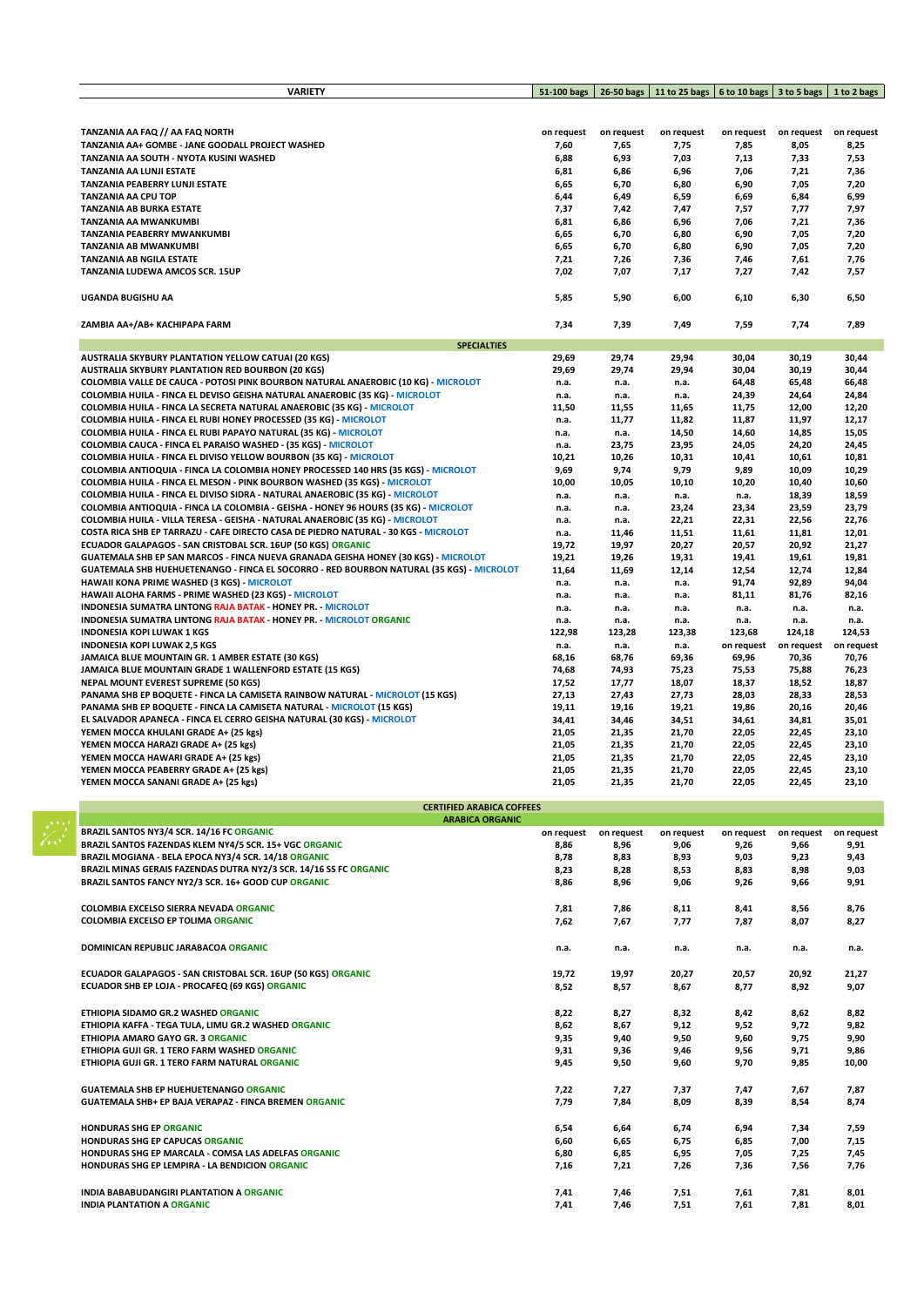| <b>VARIETY</b>                                                                                                                                                 | 51-100 bags              |                          | 26-50 bags   11 to 25 bags   6 to 10 bags   3 to 5 bags   1 to 2 bags |                          |                               |                          |
|----------------------------------------------------------------------------------------------------------------------------------------------------------------|--------------------------|--------------------------|-----------------------------------------------------------------------|--------------------------|-------------------------------|--------------------------|
|                                                                                                                                                                |                          |                          |                                                                       |                          |                               |                          |
|                                                                                                                                                                |                          |                          |                                                                       |                          |                               |                          |
| <b>INDONESIA SEMI-WASHED SUMATRA MANDHELING RAJA GAYO ORGANIC + UTZ</b>                                                                                        | 7,94                     | 8,24                     | 8,34                                                                  | 8,49                     | 8,64                          | 8,84                     |
| <b>INDONESIA SEMI-WASHED SUMATRA MANDHELING RAJA GAYO ORGANIC</b><br>INDONESIA SEMI-WASHED SUMATRA MANDHELING GR. 2/3 ORGANIC                                  | 7,74<br>6,74             | 8,04                     | 8,14                                                                  | 8,29<br>7,04             | 8,44<br>7,14                  | 8,64                     |
| <b>INDONESIA SEMI-WASHED SUMATRA LINTONG RAJA BATAK ORGANIC</b>                                                                                                | 7,74                     | 6,84<br>7,84             | 6,94<br>7,94                                                          | 8,04                     | 8,24                          | 7,24<br>8,44             |
| <b>INDONESIA SUMATRA LINTONG RAJA BATAK - HONEY PROCESSED ORGANIC</b>                                                                                          | n.a.                     | n.a.                     | n.a.                                                                  | n.a.                     | n.a.                          | n.a.                     |
|                                                                                                                                                                |                          |                          |                                                                       |                          |                               |                          |
| <b>MEXICO SHG EP CHIAPAS ORGANIC</b>                                                                                                                           | 7,16                     | 7,21                     | 7,31                                                                  | 7,41                     | 7,61                          | 7,81                     |
| <b>MEXICO SHG CHIAPAS - FINCA EL FLAMENGO ORGANIC</b>                                                                                                          | 7,37                     | 7,42                     | 7,47                                                                  | 7,57                     | 7,77                          | 7,97                     |
| MEXICO HG EP CHIAPAS - MOTOZINTLA - BERILO ORGANIC                                                                                                             | 6,60                     | 6,65                     | 6,75                                                                  | 6,85                     | 7,00                          | 7,15                     |
| NICARAGUA SHG EP NUEVA SEGOVIA - RIO COCO ORGANIC                                                                                                              |                          |                          |                                                                       |                          |                               |                          |
| NICARAGUA SHG EP SAN JUAN DEL RIO COCO ORGANIC                                                                                                                 | on request<br>on request | on request<br>on request | on request<br>on request                                              | on request<br>on request | on request<br>on request      | on request<br>on request |
| NICARAGUA SHG EP DIPILTO - FINCA AURORA ORGANIC                                                                                                                | 6,35                     | 6,40                     | 6,50                                                                  | 6,60                     | 6,75                          | 6,90                     |
|                                                                                                                                                                |                          |                          |                                                                       |                          |                               |                          |
| PAPUA NEW GUINEA PLANTATION B ORGANIC                                                                                                                          | 7,12                     | 7,17                     | 7,27                                                                  | 7,37                     | 7,57                          | 7,77                     |
| PAPUA NEW GUINEA KOROFEIGU GRADE B ORGANIC                                                                                                                     | 7,14                     | 7,19                     | 7,29                                                                  | 7,39                     | 7,54                          | 7,69                     |
|                                                                                                                                                                |                          |                          |                                                                       |                          |                               |                          |
| PERU GR. 1 CEMCAVIR - FINCA LA REQUIA ORGANIC                                                                                                                  | 6,71                     | 6,76                     | 6,86                                                                  | 6,96                     | 7,11                          | 7,26                     |
| PERU SEGUNDAS MEJORADAS ORGANIC                                                                                                                                | 5,29                     | 5,44                     | 5,59                                                                  | 5,79                     | 5,99                          | 6,19                     |
| PERU SHB EP GR. 1 AMAZONAS - APROEXPORT ORGANIC<br>PERU HB MCM EP GR. 1 MAX. 15 DEFECTS ORGANIC                                                                | 6,46<br>on request       | 6,51<br>on request       | 6,61<br>on request                                                    | 6,71                     | 6,91<br>on request on request | 7,11                     |
|                                                                                                                                                                |                          |                          |                                                                       | on request               |                               |                          |
| RWANDA NYAMASHEKE - WOMEN COFFEE EXTENSION - RED BOURBON WASHED ORGANIC                                                                                        | 7,94                     | 7,99                     | 8,04                                                                  | 8,14                     | 8,34                          | 8,54                     |
| RWANDA GAKENKE DISTRICT - ABAKUNDAKAWA GR. A1 SCR. 15+ BOURBON WASHED ORGANIC                                                                                  | 8,20                     | 8,25                     | 8,70                                                                  | 9,10                     | 9,30                          | 9,40                     |
|                                                                                                                                                                |                          |                          |                                                                       |                          |                               |                          |
| <b>UGANDA BUGISHU AA ORGANIC</b>                                                                                                                               | 6,41                     | 6,46                     | 6,56                                                                  | 6,66                     | 6,81                          | 6,96                     |
|                                                                                                                                                                |                          |                          |                                                                       |                          |                               |                          |
| <b>ARABICA FAIRTRADE</b>                                                                                                                                       |                          |                          |                                                                       |                          |                               |                          |
| BRAZIL SANTOS NY2/3 SCR. 17/18 SS FC FAIRTRADE<br>BRAZIL SANTOS NY2/3 SCR. 17/18 SS GC FAIRTRADE                                                               | on request               | on request               | on request                                                            | on request               | on request<br>6,96            | on request<br>7,21       |
| BRAZIL SANTOS NY2 SCR. 17/18 SS FC FAIRTRADE                                                                                                                   | 6,16<br>6,43             | 6,26<br>6,48             | 6,36<br>6,53                                                          | 6,56<br>6,63             | 6,83                          | 7,03                     |
| ETHIOPIA YIRGACHEFFE GR. 2 - SCA 85,5 FAIRTRADE                                                                                                                | 6,78                     | 6,83                     | 6,88                                                                  | 7,03                     |                               | on request on request    |
| ETHIOPIA SIDAMO GR. 2 FAIRTRADE                                                                                                                                | 9,01                     | 9,11                     | 9,21                                                                  | 9,41                     | 9,81                          | 10,06                    |
| <b>GUATEMALA SHB FAIRTRADE</b>                                                                                                                                 | 7,13                     | 7,23                     | 7,33                                                                  | 7,53                     | 7,93                          | 8,18                     |
| <b>HONDURAS SHG FAIRTRADE</b>                                                                                                                                  | 6,18                     | 6,38                     | 6,43                                                                  | 6,63                     | 6,83                          | 7,03                     |
| INDONESIA SEMI-WASHED SUMATRA MANDHELING RAJA GAYO FAIRTRADE                                                                                                   | 7,99                     | 8,14                     | 8,24                                                                  | 8,34                     | 8,54                          | 8,74                     |
| NICARAGUA SHG EP FAIRTRADE<br>PERU GR. 1 WASHED FAIRTRADE                                                                                                      | 5,81<br>6,60             | 6,01<br>6,70             | 6,06<br>6,80                                                          | 6,26<br>7,00             | 6,46                          | 6,66<br>7,65             |
|                                                                                                                                                                |                          |                          |                                                                       |                          |                               |                          |
|                                                                                                                                                                |                          |                          |                                                                       |                          | 7,40                          |                          |
| <b>ARABICA RAINFOREST ALLIANCE</b>                                                                                                                             |                          |                          |                                                                       |                          |                               |                          |
| BRAZIL SANTOS NY2/3 SCR. 17/18 FC RAINFOREST ALLIANCE                                                                                                          | on request               | on request               | on request                                                            | on request               | on request                    | on request               |
| BRAZIL CERRADO YELLOW BOURBON NY2 SCR. 16/18 FC PULPED NATURAL RAINFOREST ALLIANCE                                                                             | 6,26                     | 6,36                     | 6,46                                                                  | 6,66                     | 7,06                          | 7,31                     |
| BRAZIL NY2/3 SCR. 17/18 SS FC NATURAL RAINFOREST ALLIANCE<br>BRAZIL CHAP. DE M. FAZ. ECOAGRICOLA SERRO CABRAL RED CATUAI SCR. 16 SS FC DRY FERM. RAINFOREST AL | on request<br>7,66       | on request<br>7,71       | on request<br>7,81                                                    | on request<br>7,91       | on request<br>8,11            | on request<br>8,31       |
| BRAZIL CHAP. DE M. FAZ. ECOAGRICOLA SERRO CABRAL NY2/3 SCR. 17/18 FC PULPED N. RAINFOREST ALLIANC                                                              | 7,89                     | 7,94                     | 8,04                                                                  | 8,14                     | 8,34                          | 8,54                     |
| BRAZIL CHAP. DE M. FAZ. ECOAGRICOLA YELLOW CATUCAI NY2 SCR. 17/18 SS FC NATURAL RAINFOREST ALLIAI                                                              | 8,21                     | 8,26                     | 8,36                                                                  | 8,46                     | 8,66                          | 8,86                     |
| <b>COLOMBIA SUPREMO EP HUILA RAINFOREST ALLIANCE</b>                                                                                                           | 6,88                     | 6,93                     | 7,03                                                                  | 7,13                     | 7,33                          | 7,53                     |
| <b>COLOMBIA EXCELSO EP HUILA RAINFOREST ALLIANCE</b>                                                                                                           | 6,78                     | 6,83                     | 6,93                                                                  | 7,03                     | 7,23                          | 7,43                     |
| <b>COLOMBIA EXCELSO EP 10% RAINFOREST ALLIANCE</b>                                                                                                             | 6,77                     | 6,97                     | 7,12                                                                  | 7,32                     | 7,52                          | 7,72                     |
| HONDURAS HG EP RAINFOREST ALLIANCE<br><b>HONDURAS SHG EP RAINFOREST ALLIANCE</b>                                                                               | 6,51                     | 6,61                     | 6,71                                                                  | 6,91                     | 7,31                          | 7,56                     |
| INDIA MONSOONED MALABAR AA RAINFOREST ALLIANCE                                                                                                                 | 6,11<br>7,19             | 6,26<br>7,29             | 6,41<br>7,39                                                          | 6,61<br>7,59             | 6,86<br>7,99                  | 7,11<br>8,24             |
| <b>INDONESIA SEMI-WASHED FLORES RAJA KOMODO RAINFOREST ALLIANCE</b>                                                                                            | n.a.                     | n.a.                     | n.a.                                                                  | n.a.                     | n.a.                          | n.a.                     |
| INDONESIA SEMI-WASHED SUMATRA MANDHELING RAJA GAYO RAINFOREST ALLIANCE                                                                                         | 7,74                     | 8,04                     | 8,14                                                                  | 8,29                     | 8,44                          | 8,64                     |
| MALAWI AA PLUS PAMWAMBA RAINFOREST ALLIANCE                                                                                                                    | 7,43                     | 7,48                     | 7,58                                                                  | 7,68                     | 7,83                          | 7,98                     |
| <b>MALAWI AB PLUS PAMWAMBA RAINFOREST ALLIANCE</b>                                                                                                             | 7,43                     | 7,48                     | 7,58                                                                  | 7,68                     | 7,83                          | 7,98                     |
| MALAWI AB PLUS PAMWAMBA - SL28 RAINFOREST ALLIANCE                                                                                                             | 7,64                     | 7,69                     | 7,79                                                                  | 7,89                     | 8,04                          | 8,19                     |
| <b>MALAWI AB SABLE FARMING ESTATE FOREST ALLIANCE</b><br>NICARAGUA SHG RAINFOREST ALLIANCE                                                                     | 7,04<br>6,79             | 7,09<br>6,89             | 7,14<br>6,99                                                          | 7,29<br>7,19             | on request<br>7,59            | on request<br>7,84       |
| PERU GR. 1 RAINFOREST ALLIANCE                                                                                                                                 | 6,68                     | 6,78                     | 6,88                                                                  | 7,08                     | 7,48                          | 7,73                     |
| RWANDA FULLY WASHED AB RAINFOREST ALLIANCE                                                                                                                     | 7,10                     | 7,15                     | 7,25                                                                  | 7,35                     | 7,50                          | 7,65                     |
| <b>TANZANIA AB NGILA ESTATE RAINFOREST ALLIANCE</b>                                                                                                            | 7,21                     | 7,26                     | 7,36                                                                  | 7,46                     | 7,61                          | 7,76                     |
| <b>TANZANIA FW AA RAINFOREST ALLIANCE</b>                                                                                                                      | 7,46                     | 7,56                     | 7,66                                                                  | 7,86                     | 8,26                          | 8,51                     |
| <b>ARABICA UTZ</b>                                                                                                                                             |                          |                          |                                                                       |                          |                               |                          |
| BRAZIL CHAP. DE M. FAZ. ECOAGRICOLA SERRO DO CABRAL RED CATUAI SCR. 16 SS FC DRY FERM UTZ                                                                      | 7,66                     | 7,71                     | 7,81                                                                  | 7,91                     | 8,11                          | 8,31                     |
| BRAZIL CHAP. DE M. FAZ. ECOAGRICOLA NY2/3 SCR. 17/18 FC PULPED NATURAL UTZ CERTIFIED                                                                           | 7,89                     | 7,94                     | 8,04                                                                  | 8,14                     | 8,34                          | 8,54                     |
| BRAZIL CHAP. DE M. FAZ. ECOAGRICOLA YELLOW CATUCAI NY2 SCR. 17/18 SS FC NATURAL UTZ CERTIFIED                                                                  | 8,21                     | 8,26                     | 8,36                                                                  | 8,46                     | 8,66                          | 8,86                     |
| BRAZIL SANTOS NY2/3 SCR. 17/18 SS FC UTZ CERTIFIED                                                                                                             | 5,60                     | 5,65                     | 5,70                                                                  | 5,85                     | on request                    | on request               |
| BRAZIL SANTOS NY2/3 SCR. 14/16 SS GC UTZ CERTIFIED<br><b>BRAZIL GRINDERS UTZ CERTIFIED</b>                                                                     | 5,18<br>5,14             | 5,33<br>5,24             | 5,43<br>5,34                                                          | 5,63<br>5,54             | 5,83<br>5,94                  | 6,03<br>6,19             |
| <b>COLOMBIA EXCELSO UTZ CERTIFIED</b>                                                                                                                          | 6,72                     | 6,87                     | 6,92                                                                  | 7,12                     | 7,32                          | 7,52                     |
| <b>COLOMBIA EXCELSO EP 10% UTZ CERTIFIED</b>                                                                                                                   | 6,72                     | 6,87                     | 6,92                                                                  | 7,12                     | 7,32                          | 7,52                     |
| ETHIOPIA LIMU GR. 2 UTZ CERTIFIED                                                                                                                              | 7,77                     | 7,87                     | 7,97                                                                  | 8,17                     | 8,57                          | 8,82                     |
| HONDURAS HG EP UTZ CERTIFIED                                                                                                                                   | 6,51                     | 6,61                     | 6,71                                                                  | 6,91                     | 7,31                          | 7,56                     |
| INDONESIA WASHED JAVA A/WP 1X JAMPIT ESTATE UTZ CERTIFIED                                                                                                      | n.a.                     | n.a.                     | n.a.                                                                  | n.a.                     | n.a.                          | n.a.                     |
| INDONESIA SEMI-WASHED SUMATRA MANDHELING RAJA GAYO UTZ CERTIFIED<br><b>NICARAGUA SHG UTZ CERTIFIED</b>                                                         | 7,74<br>6,79             | 8,04<br>6,89             | 8,14<br>6,99                                                          | 8,29<br>7,19             | 8,44<br>7,59                  | 8,64<br>7,84             |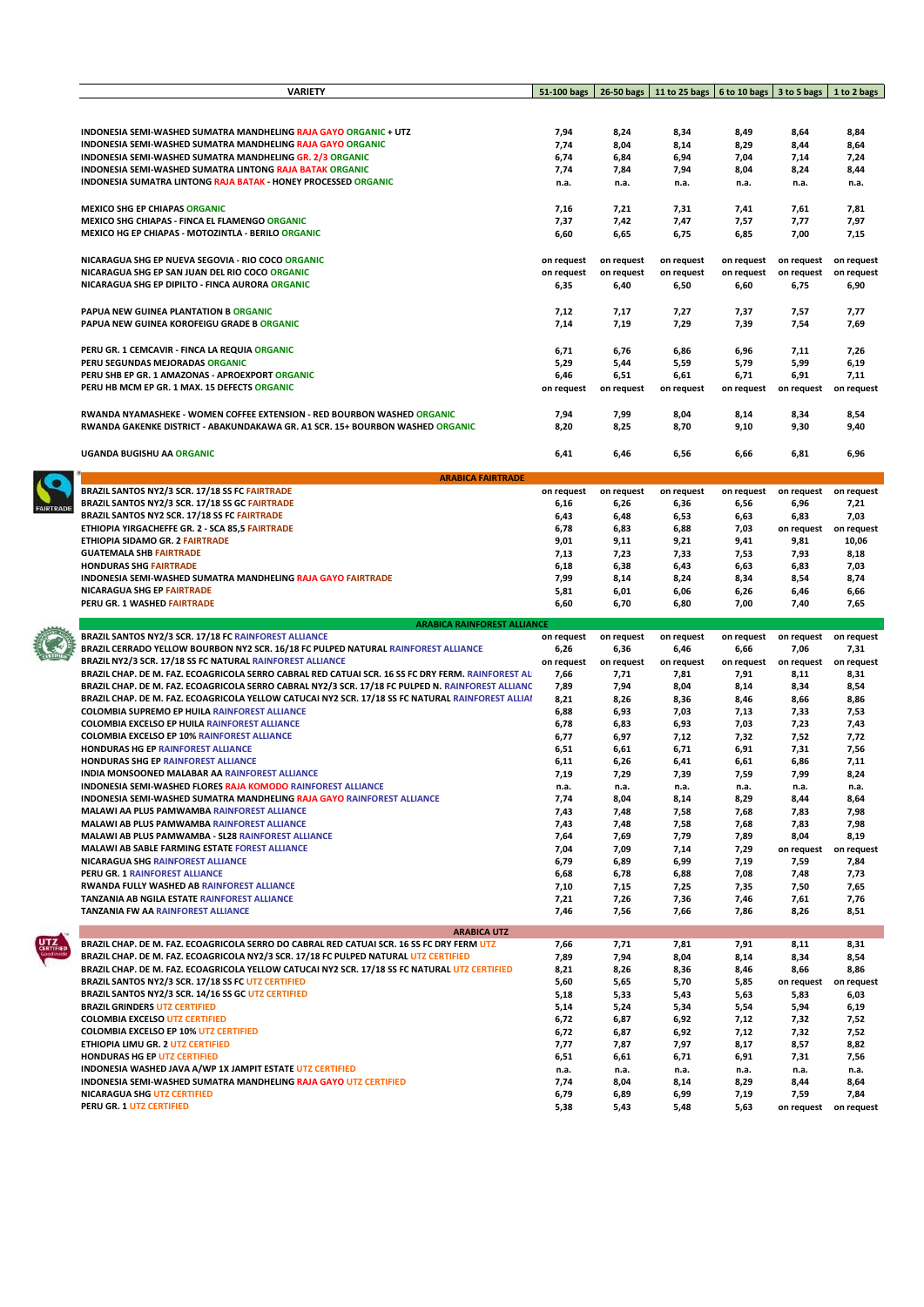|                 | <b>VARIETY</b>                                                                                  | 51-100 bags        |                    | 26-50 bags   11 to 25 bags   6 to 10 bags   3 to 5 bags   1 to 2 bags |                    |                               |                    |
|-----------------|-------------------------------------------------------------------------------------------------|--------------------|--------------------|-----------------------------------------------------------------------|--------------------|-------------------------------|--------------------|
|                 |                                                                                                 |                    |                    |                                                                       |                    |                               |                    |
|                 | <b>ARABICA FAIRTRADE ORGANIC</b>                                                                |                    |                    |                                                                       |                    |                               |                    |
|                 | <b>BRAZIL NY3/4 SCR. 14UP FAIRTRADE ORGANIC</b>                                                 | 9,21               | 9,26               | 9,36                                                                  | 9,46               | 9,61                          | 9,76               |
| <b>AIRTRADE</b> | <b>BOLIVIA ALTURA EP FAIRTRADE ORGANIC</b>                                                      | on request         | on request         | on request                                                            | on request         | on request                    | on request         |
|                 | COLOMBIA EXCELSO EP SIERRA NEVADA FAIRTRADE ORGANIC                                             | 7,87               | 7,97               | 8,07                                                                  | 8,27               | 8,67                          | 8,92               |
|                 | COLOMBIA EXCELSO EP SIERRA NEVADA - SOL NACIENTE FAIRTRADE ORGANIC                              | 8,37               | 8,47               | 8,57                                                                  | 8,77               | 9,17                          | 9,42               |
|                 | <b>COLOMBIA EXCELSO EP CAUCA FAIRTRADE ORGANIC</b>                                              | 7,75               | 7,80               | 7,90                                                                  | 8,00               | 8,15                          | 8,30               |
|                 | CONGO D.R. SCR. 15UP FAIRTRADE ORGANIC                                                          | on request         | on request         | on request                                                            | on request         | on request                    | on request         |
|                 | <b>ECUADOR ALTURA FAIRTRADE ORGANIC</b>                                                         | 6,54               | 6,64               | 6,74                                                                  | on request         | on request                    | on request         |
|                 | ETHIOPIA SIDAMO GR.2 WASHED FAIRTRADE ORGANIC                                                   | 9,22               | 9,32               | 9,42                                                                  | 9,62               | 10,02                         | 10,27              |
|                 | <b>GUATEMALA SHB EP FAIRTRADE ORGANIC</b><br>HONDURAS SHG EP FAIRTRADE ORGANIC                  | 8,17               | 8,27               | 8,37                                                                  | 8,57               | 8,97                          | 9,22               |
|                 | HONDURAS SHG EP MARCALA - COMSA NATURAL FAIRTRADE ORGANIC                                       | on request<br>7,16 | on request<br>7,21 | on request<br>7,26                                                    | 7,36               | on request on request<br>7,56 | on request<br>7,76 |
|                 | HONDURAS SHG EP MARCALA - CARMELO PURO FAIRTRADE ORGANIC                                        | 7,16               | 7,21               | 7,31                                                                  | 7,41               | 7,61                          | 7,81               |
|                 | HONDURAS SHG EP COMSA (MARCALA) FAIRTRADE ORGANIC                                               | 7,02               | 7,07               | 7,17                                                                  | 7,27               | 7,42                          | 7,57               |
|                 | <b>INDIA PLANTATION AA FAIRTRADE ORGANIC</b>                                                    | on request         | on request         | on request                                                            | on request         | on request                    | on request         |
|                 | INDONESIA SEMI-WASHED SUMATRA MANDHELING RAJA GAYO FAIRTRADE ORGANIC                            | 8,04               | 8,19               | 8,29                                                                  | 8,39               | 8,59                          | 8,79               |
|                 | MEXICO CHIAPAS - BLUE SKULL ('CHABELA') FAIRTRADE ORGANIC                                       | 7,95               | 8,00               | 8,05                                                                  | 8,15               | 8,35                          | 8,55               |
|                 | MEXICO SHG EP SIERRA MADRE DE CHIAPAS - PROCAFEM FAIRTRADE ORGANIC                              | 8,15               | 8,20               | 8,45                                                                  | 8,75               | 8,90                          | 9,10               |
|                 | <b>NICARAGUA SHG FAIRTRADE ORGANIC</b>                                                          | on request         | on request         | on request                                                            | on request         | on request                    | on request         |
|                 | NICARAGUA SHG EP NUEVA SEGOVIA - RIO COCO FAIRTRADE ORGANIC                                     | 7,02               | 7,12               | 7,22                                                                  | 7,42               | 7,82                          | 8,07               |
|                 | PERU GR.1 FAIRTRADE ORGANIC                                                                     | 6,81               | 6,91               | 7,01                                                                  | 7,21               | 7,61                          | 7,86               |
|                 | PERU SHB EP GR. 1 AMAZONAS - KUELAP ESPECIAL FAIRTRADE ORGANIC                                  | 7,47               | 7,52               | 7,57                                                                  | 7,67               | 7,87                          | 8,07               |
|                 | RWANDA ABAKUNDAKAWA WOMEN'S COFFEE SCR. 15UP FAIRTRADE ORGANIC                                  | on request         | on request         | on request                                                            | on request         | on request                    | on request         |
|                 | UGANDA WUGAR BUKONZO COOPERATIVE FAIRTRADE ORGANIC                                              | 7,04               | 7,09               | 7,19                                                                  | 7,29               | 7,44                          | 7,59               |
|                 |                                                                                                 |                    |                    |                                                                       |                    |                               |                    |
|                 | <b>ARABICA ORGANIC RAINFOREST ALLIANCE</b><br>ETHIOPIA SIDAMO GR. 2 ORGANIC RAINFOREST ALLIANCE | 8,39               | 8,49               | 8,59                                                                  | 8,79               | 9,19                          | 9,44               |
|                 | <b>GUATEMALA SHB EP SANTA RITA ORGANIC RAINFOREST ALLIANCE</b>                                  | n.a.               | n.a.               | n.a.                                                                  | n.a.               | n.a.                          | n.a.               |
|                 | HONDURAS SHG EP ORGANIC RAINFOREST ALLIANCE                                                     | 6,54               | 6,64               | 6,74                                                                  | 6,94               | 7,34                          | 7,59               |
|                 | INDONESIA SEMI-WASHED INDONESIA SUMATRA MANDHELING GR. 1 DP ORGANIC RAINFOREST ALLIANCE         | on request         | on request         | on request                                                            | on request         | on request                    | on request         |
|                 | PERU GR. 1 ORGANIC RAINFOREST ALLIANCE                                                          | 6,74               | 6,84               | 6,94                                                                  | 7,14               | 7,54                          | 7,79               |
|                 |                                                                                                 |                    |                    |                                                                       |                    |                               |                    |
|                 | <b>ARABICA ORGANIC UTZ</b>                                                                      |                    |                    |                                                                       |                    |                               |                    |
|                 | ETHIOPIA GUJI GR. 2 BULE HORA ORGANIC UTZ                                                       | 9,25               | 9,35               | 9,45                                                                  | 9,65               | 10,05                         | 10,30              |
|                 | ETHIOPIA SIDAMO GR. 2 ORGANIC UTZ                                                               | 8,72               | 8,82               | 8,92                                                                  | 9,12               | 9,52                          | 9,77               |
|                 | INDONESIA SEMI-WASHED SUMATRA MANDHELING GR. 1 DP ORGANIC UTZ                                   | on request         | on request         | on request                                                            | on request         | on request                    | on request         |
|                 | INDONESIA SEMI-WASHED FLORES GR. 1 DP ORGANIC UTZ                                               | n.a.               | n.a.               | n.a.                                                                  | n.a.               | n.a.                          | n.a.               |
|                 | PERU HB MCM GR. 1 MAX. 15 DEF. ORGANIC UTZ                                                      | 6,03               | 6,18               | 6,33                                                                  | 6,53               | 6,73                          | 6,93               |
|                 | <b>ARABICA FAIRTRADE ORGANIC UTZ</b>                                                            |                    |                    |                                                                       |                    |                               |                    |
|                 | PERU GR. 1 FAIRTRADE ORGANIC UTZ                                                                | 6,91               | 7,01               | 7,11                                                                  | 7,31               | 7,71                          | 7,96               |
| <b>AIRTRADE</b> |                                                                                                 |                    |                    |                                                                       |                    |                               |                    |
|                 | <b>ROBUSTAS</b><br>BRAZIL CONILON NY4/5 SCR. 17/18 NATURAL                                      | 3,07               | 3,12               | 3,22                                                                  | 3,32               | 3,47                          | 3,62               |
|                 | CAMEROON GR. 1 SCR. 16/18 ROBUSTA                                                               | on request         | on request         | on request                                                            | on request         | on request                    | on request         |
|                 | <b>GUATEMALA ROBUSTA WASHED</b>                                                                 | 5,07               | 5,22               | 5,32                                                                  | 5,52               | 5,92                          | 6,17               |
|                 | GUATEMALA WASHED QUETZALTENANGO FINCA LA CEIBA                                                  | 4,63               | 4,68               | 4,73                                                                  | 4,78               | 5,03                          | 5,23               |
|                 | GUATEMALA RETALHULEU - EL PACIFICO WASHED                                                       | 5,76               | 5,81               | 5,86                                                                  | 5,96               | 6,16                          | 6,36               |
|                 | <b>INDIA CHERRY A</b>                                                                           | on request         | on request         | on request                                                            | on request         | on request                    | on request         |
|                 | <b>INDIA CHERRY AA</b>                                                                          | 3,28               | 3,33               | 3,38                                                                  | 3,48               | 3,68                          | 3,88               |
|                 | <b>INDIA CHERRY AB</b>                                                                          | 2,96               | 3,01               | 3,06                                                                  | 3,21               | on request                    | on request         |
|                 | INDIA MONSOONED AA ROBUSTA ASPINWALL                                                            | 4,43               | 4,48               | 4,53                                                                  | 4,63               | 4,83                          | 5,03               |
|                 | INDIA PARCHMENT KAAPI ROYALE AA SCR. 18                                                         | 3,88               | 3,93               | 3,98                                                                  | 4,08               | 4,18                          | 4,28               |
|                 | <b>INDIA PARCHMENT AB</b>                                                                       | 3,75               | 3,90               | 4,00                                                                  | 4,20               | 4,60                          | 4,85               |
|                 | INDIA PARCHMENT PB KODAGU - TEAKWOOD ESTATE                                                     | 3,84               | 3,89               | 3,94                                                                  | 4,04               | 4,24                          | 4,44               |
|                 | INDIA PARCHMENT AB KODAGU - GROVE ESTATE                                                        | 4,14               | 4,19               | 4,24                                                                  | 4,34               | 4,54                          | 4,74               |
|                 | INDONESIA ROBUSTA WASHED JAVA MERAPI                                                            | 3,58               | 3,63               | 3,73                                                                  | 3,83               | 3,98                          | 4,13               |
|                 | INDONESIA ROBUSTA WASHED JAVA BARON                                                             | 3,69               | 3,74               | 3,84                                                                  | 3,94               | 4,09                          | 4,24               |
|                 | INDONESIA JAVA MALANGSARI ESTATE ROBUSTA                                                        | 3,58               | 3,63               | 3,68                                                                  | 3,83               | on request                    | on request         |
|                 | INDONESIA FLORES GR. 3 ROBUSTA                                                                  | 3,71               | 3,86               | 3,96                                                                  | 4,16               | 4,56                          | 4,81               |
|                 | INDONESIA JAVA SWEET AND MILD ROBUSTA                                                           | 3,84               | 3,89               | 3,94                                                                  | 4,04               | 4,24                          | 4,44               |
|                 | <b>MEXICO WASHED ROBUSTA</b>                                                                    | 5,84               | 5,89               | 5,99                                                                  | 6,09               | 6,24                          | 6,39               |
|                 | MEXICO FINCA ALIANZA WASHED ROBUSTA                                                             | 5,47               | 5,52               | 5,62                                                                  | 5,72               | 5,87                          | 6,02               |
|                 | RWANDA MUHANGA DISTRICT - NYABARONGO KABILA ROBUSTA                                             | 5,31               | 5,36               | 5,81                                                                  | 6,21               | 6,41                          | 6,51               |
|                 | <b>TOGO GR. 1 ROBUSTA</b>                                                                       | 2,85               | 3,00               | 3,10                                                                  | 3,30               | 3,70                          | 3,95               |
|                 | <b>TOGO GR. 2 ROBUSTA</b>                                                                       | 2,70               | 2,85               | 2,95                                                                  | 3,15               | 3,55                          | 3,80               |
|                 | <b>UGANDA SCR. 15</b>                                                                           | 2,91               | 3,06               | 3,16                                                                  | 3,36               | 3,76                          | 4,01               |
|                 |                                                                                                 |                    |                    |                                                                       |                    |                               | 3,67               |
|                 | <b>UGANDA SCR. 18</b>                                                                           | 3,12               | 3,17               | 3,27                                                                  | 3,37               | 3,52                          |                    |
|                 | VIETNAM GR. 1 SCR. 16 WET POLISHED                                                              | 2,97               | 3,12               | 3,22                                                                  | 3,42               | 3,82                          | 4,07               |
|                 | <b>CERTIFIED ROBUSTA COFFEES</b>                                                                |                    |                    |                                                                       |                    |                               |                    |
|                 | <b>ROBUSTA FAIRTRADE</b>                                                                        |                    |                    |                                                                       |                    |                               |                    |
|                 | <b>INDIA CHERRY AB FAIRTRADE</b>                                                                | 3,23               | 3,33               | 3,43                                                                  | 3,63               | 4,03                          | 4,28               |
|                 | <b>MEXICO NATURAL ROBUSTA FAIRTRADE</b>                                                         | 4,00               | 4,10               | 4,20                                                                  | 4,40               | 4,80                          | 5,05               |
|                 | TANZANIA BUKOBA GR. 1 SUPERIOR SCR. 16 ROBUSTA FAIRTRADE                                        | 3,52               | 3,62               | 3,72                                                                  | 3,92               | 4,12                          | 4,32               |
| <b>AIRTRADE</b> | <b>UGANDA SCR. 15 ROBUSTA FAIRTRADE</b>                                                         | 3,38               | 3,48               | 3,58                                                                  | 3,78               | 3,98                          | 4,18               |
|                 | UGANDA SCR. 17/18 ROBUSTA FAIRTRADE                                                             | 3,47               | 3,57               | 3,67                                                                  | 3,87               | 4,07                          | 4,27               |
|                 | <b>ROBUSTA ORGANIC</b>                                                                          |                    |                    |                                                                       |                    |                               |                    |
|                 | <b>CONGO HTM NM ROBUSTA ORGANIC</b>                                                             | on request         | on request         | on request                                                            | on request         | on request                    | on request         |
|                 | <b>INDIA CHERRY AB ORGANIC</b>                                                                  | 3,56               | 3,66               | 3,76                                                                  | 3,96               | 4,16                          | 4,36               |
|                 | INDONESIA FLORES ROBUSTA GR.2 AP (POLISHED) ORGANIC                                             | on request         | on request         | on request                                                            |                    | on request on request         | on request         |
|                 | <b>MEXICO ROBUSTA NATURAL ORGANIC</b><br><b>UGANDA ROBUSTA SCR. 15 ORGANIC</b>                  | 4,00<br>on request | 4,10<br>on request | 4,20<br>on request                                                    | 4,40<br>on request | 4,80<br>on request            | 5,05<br>on request |